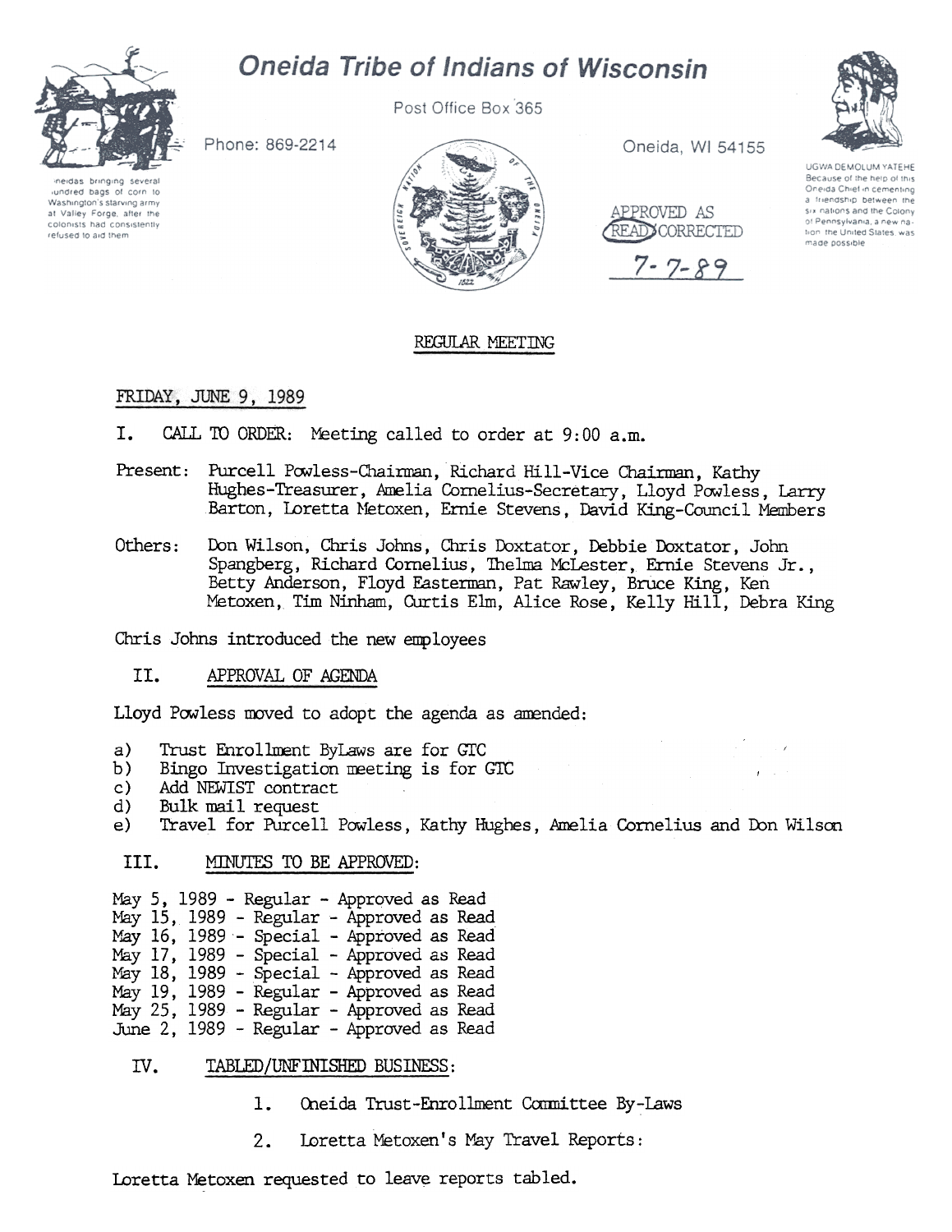ONEIDA TRIBE OF INDIANS OF WISCONSIN REGULAR MEETING - JUNE 9, 1989 Page 2

V. REPORTS:

### A. HUMAN RESOURCES

- Hiring Info: Recreation Aide (Three Positions) 1.
- $\overline{2}$ .
- Hiring Info: WEJT Program Counselor<br>Hiring Info: Housekeeper & Laundry Aide  $3.$
- Hiring Info: Groundskeeper Aide II 4.
- Reasignment: David Skenandore to Food Service Manager 5.

For Discussion Only: On the Job Training. Lloyd Powless moved to refer 6. the policy to the next Area Managers and Directors meeting for review and recommendation. Loretta Metoxen seconded. Motion carried.

> $B<sub>z</sub>$ TRAVEL REPORTS

Information: Amelia Cornelius & Kathy Hughes - Chicago, IL 5/20-21/89  $1)$  $2)$ Information: Lloyd E. Powless - May Travel Reports

- VI. NEW BUSINESS
	- $A_{\bullet}$ **RESOLUTIONS** 
		- $\mathbf{1}$ . Museum Resolution #6-9-89-A

WHEREAS, the Oneida Tribe of Indians of Wisconsin recognizes the need to share the Oneida and Iroquoian cultures with other worldly groups, and

WHEREAS, the Oneida Tribe of Indians of Wisconsin has demonstrated its ability to establish and maintain an on-going Museum exhibit, and

WHEREAS, the Oneida Tribe of Indians of Wisconsin would like to upgrade the accessioning records of the Oneida Nation Museum.

NOW, THEREFORE BE IT RESOLVED: That the Oneida Tribe of Indians of Wisconsin apply for a Humanities Project Grant from the National Endowment for the Humanities.

Loretta Metoxen moved to adopt Resolution #6-9-89-A, Rick Hill seconded. Motion carried.

> $2.$ Adolescent Treatment Group Home Resolution #6-9-89-B

WHEREAS, the Oneida Tribe of Indians of Wisconsin is extremely concerned and supportive of the health and welfare of its members, and

WHEREAS, the Oneida Tribe of Indians of Wisconsin recognizes the severity of Alcohol and Drug Abuse on the Oneida Reservation, and

WHEREAS, the Oneida Tribe of Indians of Wisconsin has an approved Tribal Action Plan addressing Alcohol and Drug Abuse, and

WHEREAS, the Oneida Tribe of Indians of Wisconsin is dedicated toward the fulfillment of the goals listed in the Tribal Action Plan.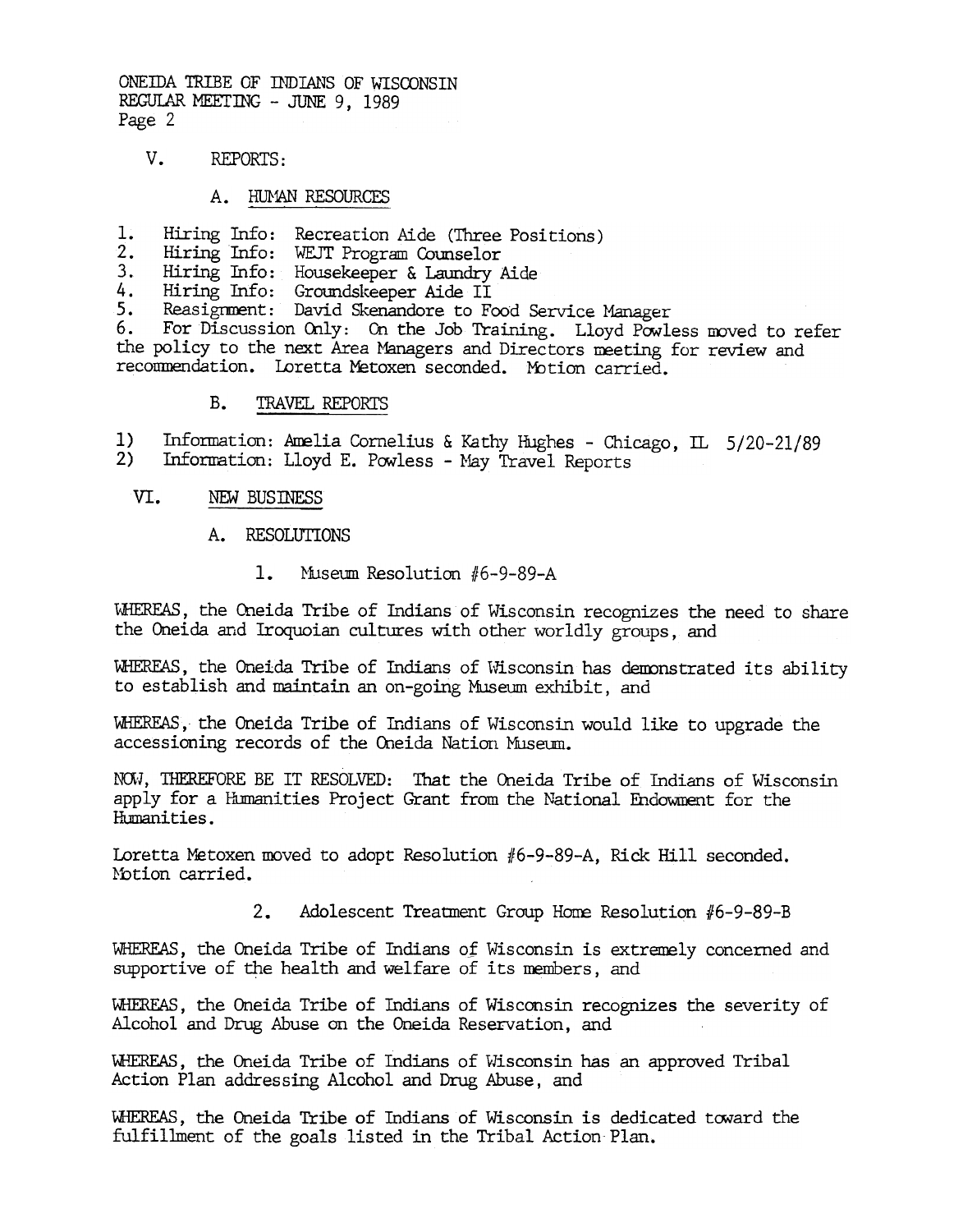ONEIDA TRIBE OF INDIANS OF WISCONSIN REGULAR MEETING - JUNE 9. 1989 Page 3

Resolution #6-9-89-B (Continued)

NOW, THEREFORE BE IT RESOLVED: That the Oneida Tribe of Indians of Wisconsin apply for an Adolescent Treatment Services Grant from the Indian Health Service. Bemidii Area Office.

Loretta Metoxen moved to adopt Resolution #6-9-89-B, David King seconded. Motion carried.

B. REQUESTS:

General Tribal Council July 3, 1989 Agenda

Kathy Hughes moved to approve the GTC Agenda as changed, Loretta Metoxen seconded. Motion carried.

Human Society Request for Funding - Larry Barton  $2.$ Deferred until later in the meeting.

> Tribal Loan Credit Program (3 Families) - Chris Doxtator  $3.$

Ernie Stevens moved to approve the Tribal Loan Credit for R. King, R. Parker and D. Skenandore. David King seconded. Motion carried.

> Land Committee Request RE: Acquisition Budget Joint Mtg. 4.

Rick Hill moved to approve the joint meeting with the Investment Committee and Land Committee for June 20, 1989. David King seconded. Motion carried.

- Finance & Appropriation Recommendations of  $6/7/89$ 5.
- Equipment Needs for ORCOA Request is for a truck and riding lawn mower  $a_{\bullet}$ w/trailer. The director has estimates for riding lawn mower ranging from 3,359 to 3,849. Need to know if GSA prices are available. Recommend referring to Tom Zhuckkahosee in purchasing department to research this possibility. Lloyd Powless moved to approve, Amelia Cornelius seconded. Motion carried.

Truck 4-WD  $7\frac{1}{2}$ ' snow plow 3/4 ton 350 engine estimated cost is \$14,749. F&A recommends referring to Tom Zhuckkahosee in purchasing department.

- Emergency Fund for Elderly Request is for \$20,000. F&A recommends a  $b$ . special obligation from Community Support Funds to address the immediate needs in the amount of \$4,000. David King moved to approve, Rick Hill seconded. Motion carried.
- Consultant contract for Bruce King The cost to complete the assigned  $\mathbf{c}$ tasks in the next four months is  $\S$ 23,333. F&A recommends approval with the funds already identified in the general fund budgeted. Amelia Cornelius moved to defer, David King seconded. Motion carried.
- Land Office Appraisals of all tribal buildings at a cost of \$4,975 from  $d_{\bullet}$ GAB Business Services. Approval with funds coming from Land budget. Ernie Stevens moved to approve, Loretta Metoxen seconded. Motion carried.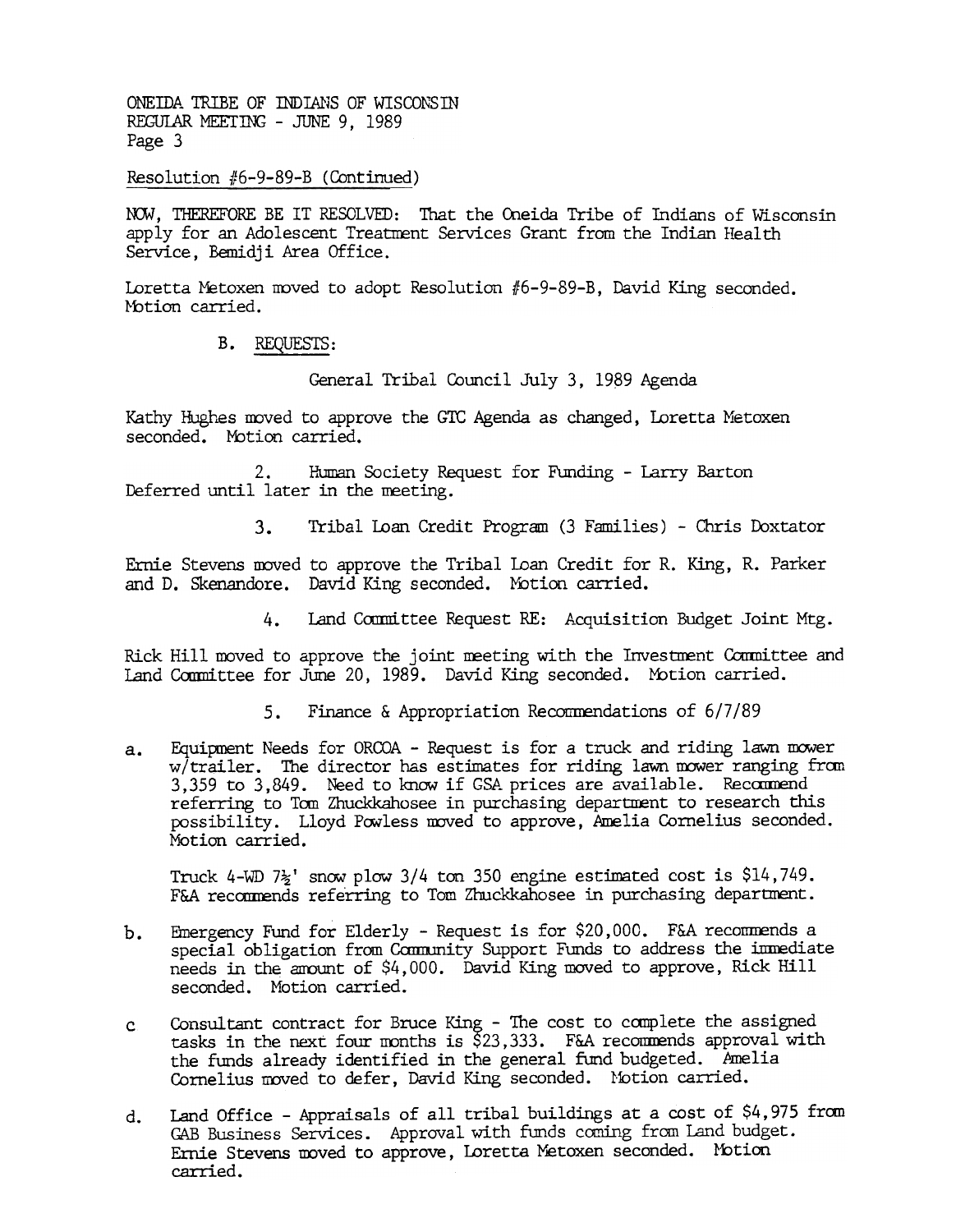ONEIDA TRIBE OF INDIANS OF WISCONSTN REGULAR MEETING - JUNE 9, 1989 Page 4

Requests (Continued)

6. Civil Rights Violations - Spearfishing Season - Kathy Hughes

Amelia Cornelius moved to have the Chairman present the request to record the testimony of the Chippewas in regard to the spearfishing incidents to GLITC for their support or action, and if approved, then Oneida Communication Department to coordinate the taking of the testimony. Kathy Hughes seconded. David King abstained. Rick Hill opposed. Motion carried.

- 7. Special Meeting: Investigation Committee & Work Release
- 8. Burial Ordinance

The Planning Office suggested holding off surveying burial plots until a Cemetary Committee is appointed. Information only.

Amelia Cornelius moved to refer the request to the Community Support Committee for action. Kathy Hughes seconded. Motion carried.

Kathy Hughes Resignation from Housing Board

9. Human Society Request for Donatic<br>Amelia Cornelius moved to rafer the request to the Ce.<br>for action. Kathy Hughes seconded. Yotion carried.<br>10. Kathy Hughes Resignation from Ho<br>Rick Hill moved to accept the resignation Rick Hill mved to accept the resignation of Kathy Hughes fram the Oneida Housing Authority Board of Commissioners and to post for the vacancy. Loretta Metoxen seconded. Motion carried.

Rick Fill moved to refer to Finance & Appropriations for a recommendation, Kathy Hughes seconded. Motion carried.

- C. CONTRACTS/AGREEMENTS:
	- Consultant Agreement for Bruce King

Rick Hill moved to approve with change on Page 3 to add the word "not" after<br>" in the 2nd sentence. Kathy Hughes seconded. Motion carried.

2. NEWIST Contract - Education Department

Amelia Cornelius moved to approve the contract and to request Finance & Appropriations to review procedures for approval of contracts. Loretta Metoxen seconded. Motion carried.

3. Bulk Mailing Permit

11. Bingo Investigation Commission Compensation<br>
Rick Hill moved to refer to Finance & Appropriations for a reco<br>
Kathy Hughes seconded. Motion carried.<br>
C. CONTRACTS/AGREEMENTS:<br>
1. Consultant Agreement for Bruce King<br>
Ri Rick Hill rwved to approve the use of the Bulk Mailing Permit for the 11th Annual North American AA Conference to be held in Oneida, August 11-13, 1989. Lloyd Powless seconded. MOtion 'carried.